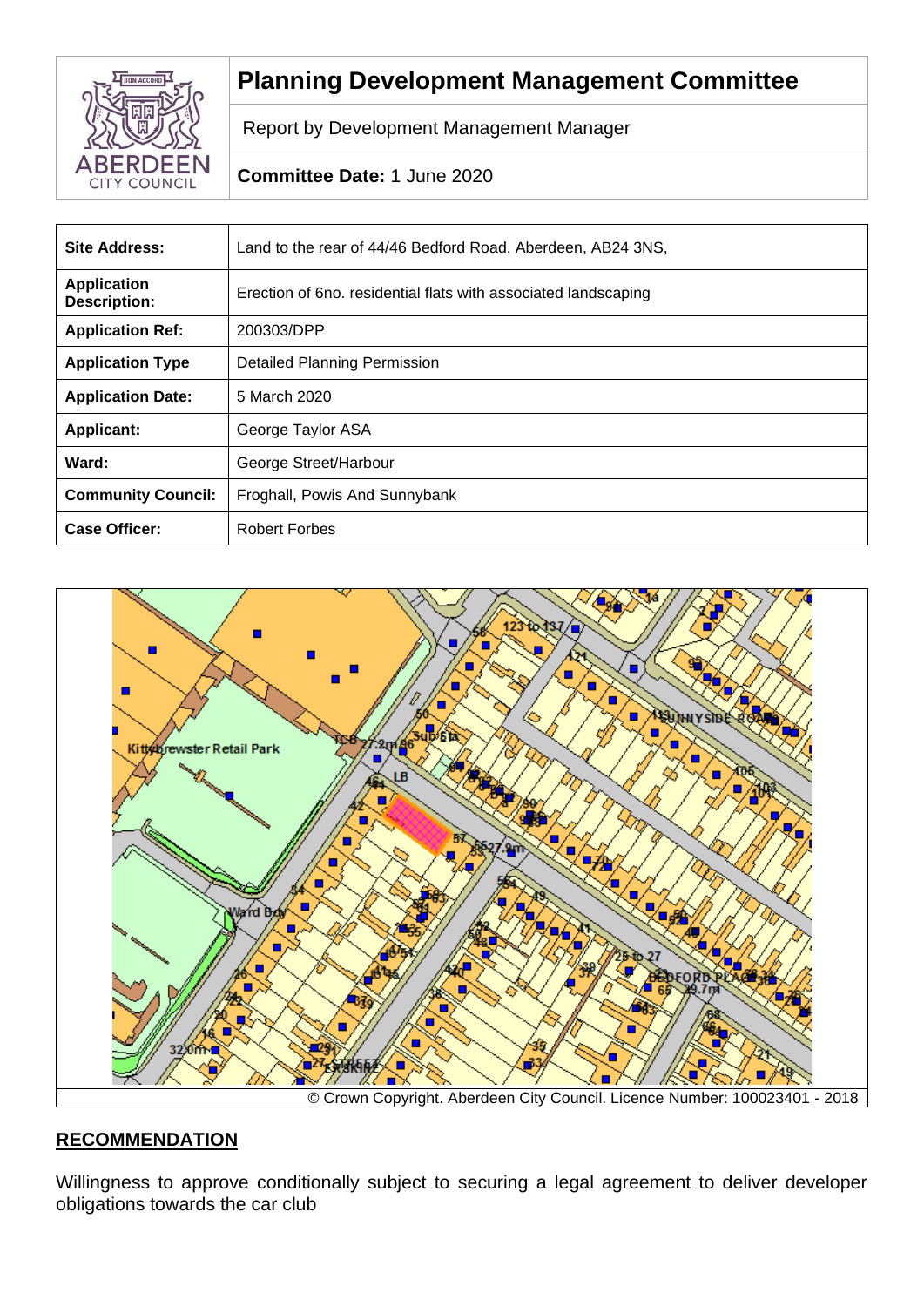## **APPLICATION BACKGROUND**

#### **Site Description**

The site comprises the garden ground of the tenement at 44/46 Bedford Road. This is a 3 storey Victorian tenement of granite and slate construction occupied by flats and a redundant shop on the corner with Bedford Place. It fronts onto and is accessed from Bedford Road and has windows to the rear.

Bedford Place is a relatively quiet minor through road in the city. The site and adjacent streets to the south do not lie within a controlled parking zone (CPZ), however Bedford Place forms part of the southern edge of Old Aberdeen CPZ. Parking takes place on each side of the road, but there is still sufficient width to allow opposing vehicles to pass safely. Bedford Road is a bus route and has limited car parking due to the presence of advisory cycle lanes.

## **Relevant Planning History**

| <b>Application Number</b>                        | Proposal                         | <b>Decision Date</b> |  |
|--------------------------------------------------|----------------------------------|----------------------|--|
| 191536/DPP                                       | Erection of 6 flats              | 25.02.20             |  |
| Approved at PDMC subject to s.69 legal agreement |                                  |                      |  |
| 181541/DPP                                       | Erection of 6 flats              | 29.11.19             |  |
| Approved at LRB subject to s.75 legal obligation |                                  |                      |  |
| 180555/DPP                                       | Erection of 4 flats              |                      |  |
| Decision pending s.69                            |                                  |                      |  |
| 171410/DPP                                       | Erection of 4 flats              | 17.05.18             |  |
| Approved at LRB                                  |                                  |                      |  |
| 141664                                           | Erection of 8 flats with parking | Withdrawn            |  |

# **APPLICATION DESCRIPTION**

## **Description of Proposal**

Erection of 6 flats within the rear garden ground of the tenement at 44/46 Bedford Road. The 3 storey building would front onto, and be accessed from, Bedford Place. Its front and north-west (gable) elevation would be clad with granite. Other elevations would be finished in granite chip roughcast. The mansard roof would be clad with slate. Windows would be focused on the front and rear elevations with the front window proportion and floor to ceiling heights matching those of the adjacent tenement. All flats would be 2 bedroomed and accessed via a communal stairwell. No details of landscaping are provided. The western section of the site would include an area of communal external garden ground which the applicant has advised would be accessible to existing and proposed occupants. It is proposed to elevate the garden and building ground level significantly above existing ground level by infilling the garden around 1.5m. Bin and cycle storage would be provided on a hard-surfaced area at the gable / east end of the site. This would be accessed from the street via a gate. No car parking is proposed on site.

A similar proposal was refused under delegated powers and subsequently approved by the Local Review Body in 2019. In essence, the current proposal is to enlarge (elongate) the footprint of the consented building (with minor elevational changes) resulting in increased proximity to the tenements on Bedford Road. There would be a minor increase in the length of the building by 1.5m overall and an increase in the solid to void ratio of the front and rear elevations. The extent of additional floorspace would be 15 square metres. The relationship with the adjacent tenement on Bedford Place would remain identical to that recently consented by approval 191536/DPP. No change to the height or design concept of the consent are proposed. Some windows on the rear elevation would be increased in size (widened from 0.9m to 1.25m).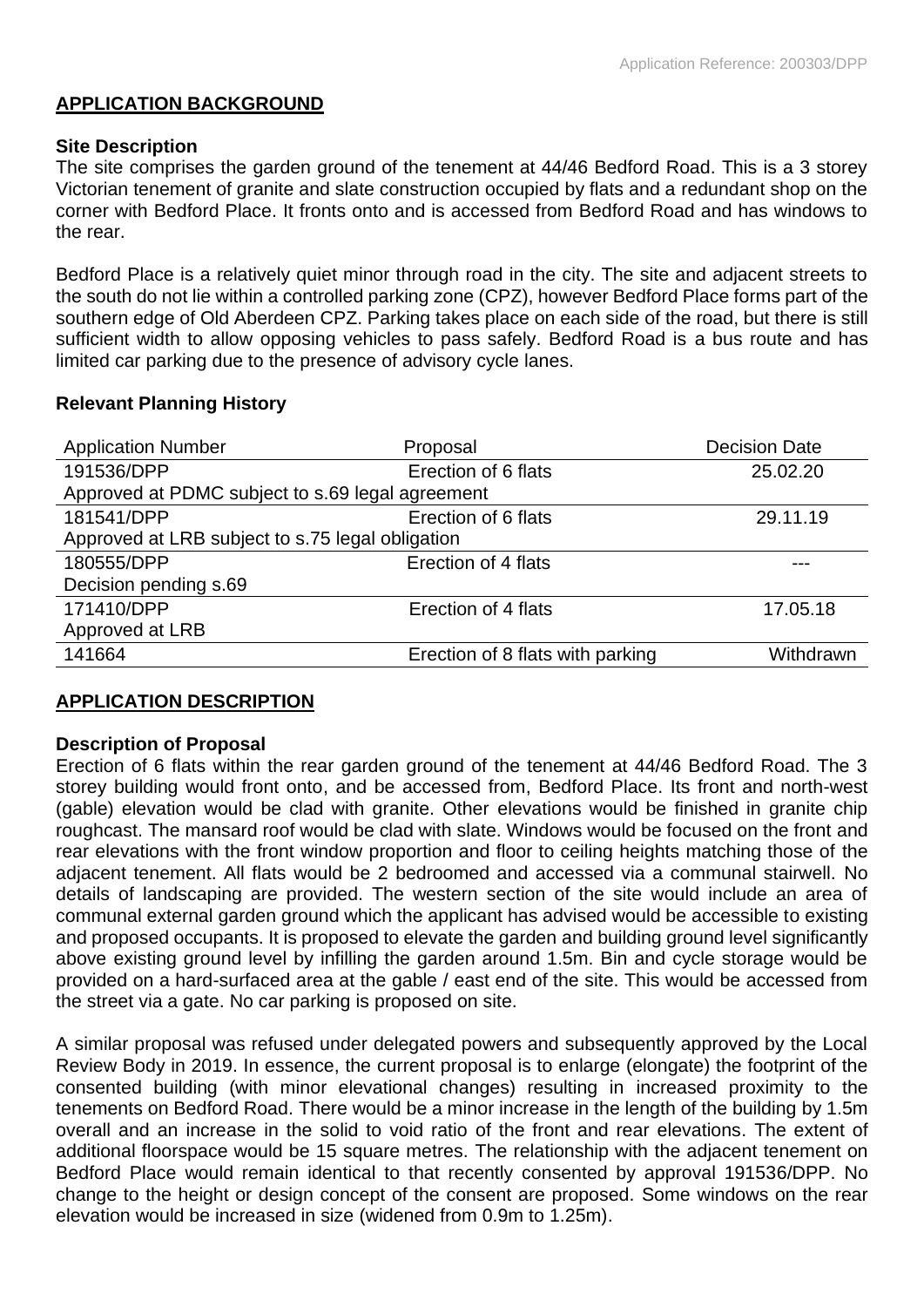## **Supporting Documents**

All drawings and supporting documents listed below can be viewed on the Council's website at:

[https://publicaccess.aberdeencity.gov.uk/online](https://publicaccess.aberdeencity.gov.uk/online-applications/applicationDetails.do?activeTab=documents&keyVal=Q6Q1LEBZGED00)[applications/applicationDetails.do?activeTab=documents&keyVal=Q6Q1LEBZGED00](https://publicaccess.aberdeencity.gov.uk/online-applications/applicationDetails.do?activeTab=documents&keyVal=Q6Q1LEBZGED00)

Design statement

#### **Reason for Referral to Committee**

The application has been referred to the Planning Development Management Committee because an objection has been received from the Roads Development Management Team and the recommendation is approval.

#### **CONSULTATIONS**

**ACC - Roads Development Management Team –** Note that the site is well connected by footpath, cycle route and public transport links. Advise that in terms of ACC parking standards, the development would require 9 car spaces but could result in potential for 12 additional residential permits to park within the adjacent controlled parking zone (CPZ) (operational between 10am and 4pm, Monday to Friday). Residents would be entitled to apply for 2 on-street parking permits which could add to existing parking pressures. The directly adjacent and nearby streets which fall outwith the CPZ already encounter significant parking pressures due to the parking being uncontrolled and neighbouring residents within the CPZ opting to park on these streets. Introduction of these new units would, either by obtaining on-street parking permits, or opting to not pay for parking permits and utilise the neighbouring streets, exacerbate the existing and finite parking within this area – both in the CPZ and the adjacent area outwith the CPZ which could lead to further indiscriminate parking.

Object to the proposal due to likely increased indiscriminate car parking pressure in the surrounding area. Advise that there is no way to minimise the number of cars owned by the residents, and this will have an adverse impact on the amenity of neighbouring streets through an increase in on-street parking pressure.

**ACC - Developer Obligations** – Request affordable housing provision / contribution in lieu of such provision on site, and developer obligation contributions in relation to enhancement of Health (£2,770), Open Space (£878) and Primary Education facilities (£2,635). Note that, in light of the planning decision on 181515/DPP, it was not considered reasonable to require the primary education, healthcare, open space or affordable housing contributions when planning ref 191536/DPP was approved. Appreciate that this background/context might also have a bearing on any decision about whether it would be reasonable to require such contributions from this application.

**ACC - Education** – Advise that the development is likely to result in additional pupil capacity being required at Sunnybank Primary School, and a contribution from the developer should therefore be requested in order to cover the cost of creating this additional capacity.

**ACC - Housing** – Advise that, as per ACC affordable housing policy, 25% is required to be provided as affordable. In light of the current housing market, the preference is for a commuted sum (i.e. £57,000).

**ACC - Waste Strategy Team** – No objection. Recommend that a condition is imposed requiring provision of refuse / recycling bins.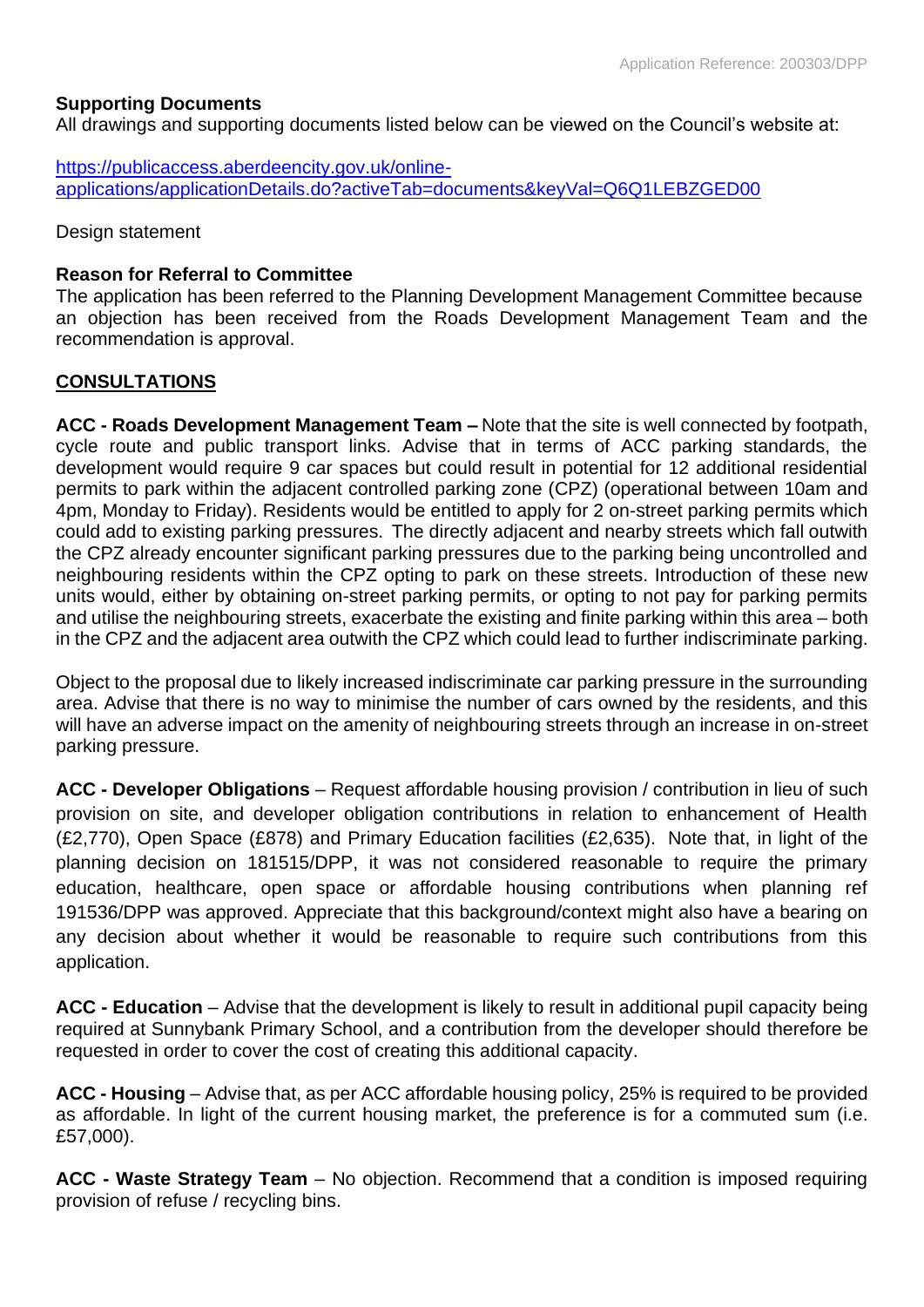# **Froghall, Powis and Sunnybank Community Council** – No response received

# **REPRESENTATIONS**

None

## **MATERIAL CONSIDERATIONS**

#### **Legislative Requirements**

Sections 25 and 37(2) of the Town and Country Planning (Scotland) Act 1997 require that where, in making any determination under the planning acts, regard is to be had to the provisions of the Development Plan and that determination shall be made in accordance with the plan, so far as material to the application unless material considerations indicate otherwise.

#### **National Planning Policy and Guidance**

Scottish Planning Policy 2014 (SPP) expresses a presumption if favour of development which contributes to sustainable development.

#### **Aberdeen City and Shire Strategic Development Plan 2014 (SDP)**

The purpose of the SDP is to set a spatial strategy for the future development of the Aberdeen City and Shire. The general objectives of the plan are promoting economic growth and sustainable economic development which will reduce carbon dioxide production, adapting to the effects of climate change, limiting the use of non-renewable resources, encouraging population growth, maintaining and improving the region's built, natural and cultural assets, promoting sustainable communities and improving accessibility.

The SDP is now beyond its five-year review period. In the light of this, for proposals which are regionally or strategically significant or give rise to cross boundary issues between Aberdeen City and Aberdeenshire, the presumption in favour of development that contributes to sustainable development will be a significant material consideration in line with SPP.

The Aberdeen City Local Development Plan 2017 (ALDP) will continue to be the primary document against which applications are considered. The Proposed Aberdeen City & Shire SDP may also be a material consideration. The Proposed SDP constitutes the settled view of the Strategic Development Planning Authority (and both partner Councils) as to what should be the final content of the next approved Strategic Development Plan. The Proposed SDP was submitted for Examination by Scottish Ministers in Spring 2019, and the Reporter has now reported back. The Scottish Ministers will consider the Reporter's Report and decide whether or not to approve or modify the Proposed SDP. The exact weight to be given to matters contained in the Proposed SDP in relation to specific applications will depend on whether:

- these matters have been subject to comment by the Reporter; and
- the relevance of these matters to the application under consideration.

## **Aberdeen Local Development Plan 2017 (ALDP)**

D1: Quality Placemaking by Design D2: Landscape D5: Our Granite Heritage H1: Residential Areas H5: Affordable Housing NE4: Open Space Provision in New Development NE6: Flooding, Drainage & Water Quality R6: Waste Management Requirements for New Development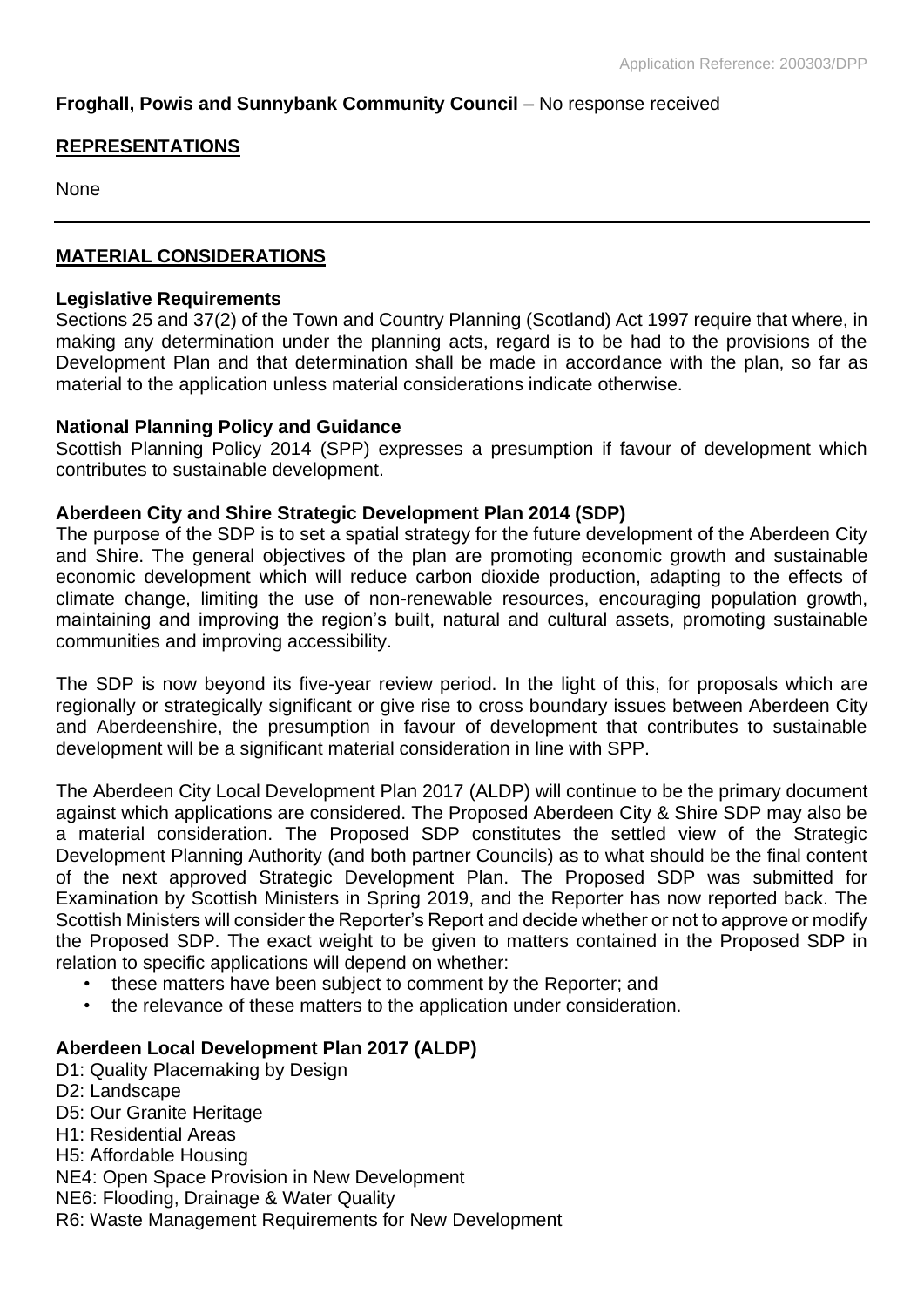- R7: Low & Zero Carbon Building & Water Efficiency
- T2: Managing the Transport Impact of Development
- T3: Sustainable and Active Travel

## **Supplementary Guidance (SG) and Technical Advice Notes**

Sub-division & Redevelopment of Residential Curtilages Resources for New Development Transport and Accessibility Affordable Housing Flooding, Drainage and Water Quality Planning Obligations Landscape

# **Proposed Aberdeen Local Development Plan 2020 (PALDP)**

The PALDP was approved at the Council meeting of 2 March 2020. It constitutes the Council's settled view as to what the final content of the next adopted ALDP should be and is now a material consideration in the determination of planning applications. The ALDP will continue to be the primary document against which applications are considered. The exact weight to be given to matters contained in the PALDP (including individual policies) in relation to specific applications will depend on whether –

- these matters have been subject to public consultation through the Main Issues Report; and,
- the level of objection raised in relation these matters as part of the Main Issues Report; and,
- the relevance of these matters to the application under consideration.

The foregoing can only be assessed on a case by case basis. In this case similar zoning and topic polices apply to those identified above,

## **EVALUATION**

#### **Principle of Development**

The principle of erection of a 6-unit flatted development on the site, of similar scale, massing, internal layout and design to that now proposed, has been established by the granting of detailed planning permission ref. 181541/DPP and 191536/DPP. Both of these permissions remain valid. Setting aside the matter of development of garden ground, as addressed below, the introduction of additional flats within a built-up area of the city on an accessible site accords with the objective of sustainable development as expressed in SPP. Due to the small scale of this proposal, it is considered to raise no strategic matters, such that SDP is of limited weight in this instance.

## **Amenity**

Policy H1 of the ALDP supports new residential development in residential areas, provided that (amongst other things) it would not constitute overdevelopment; would not have an unacceptable impact on the character and amenity of the surrounding area; and would otherwise comply with supplementary guidance. The most relevant supplementary guidance deals with the sub-division and redevelopment of residential curtilages. It includes that new dwellings resulting from curtilage splitting should be in keeping with the spatial character and built form of the surrounding area. The principles it sets out include: respect for the established relationship between buildings and their gardens; complementing the scale of surrounding properties; respecting density by generally not building on more than a third of the total area of the existing curtilage; respecting the existing building line; having separation between dwellings similar to that predominating on the street; and keeping to the height of adjoining dwellings. Further supplementary guidance on householder development includes requirements for privacy separation between dwellings and a method for assessing daylight and sunlight impacts.

It is acknowledged that the development would result in loss of existing garden ground. Both that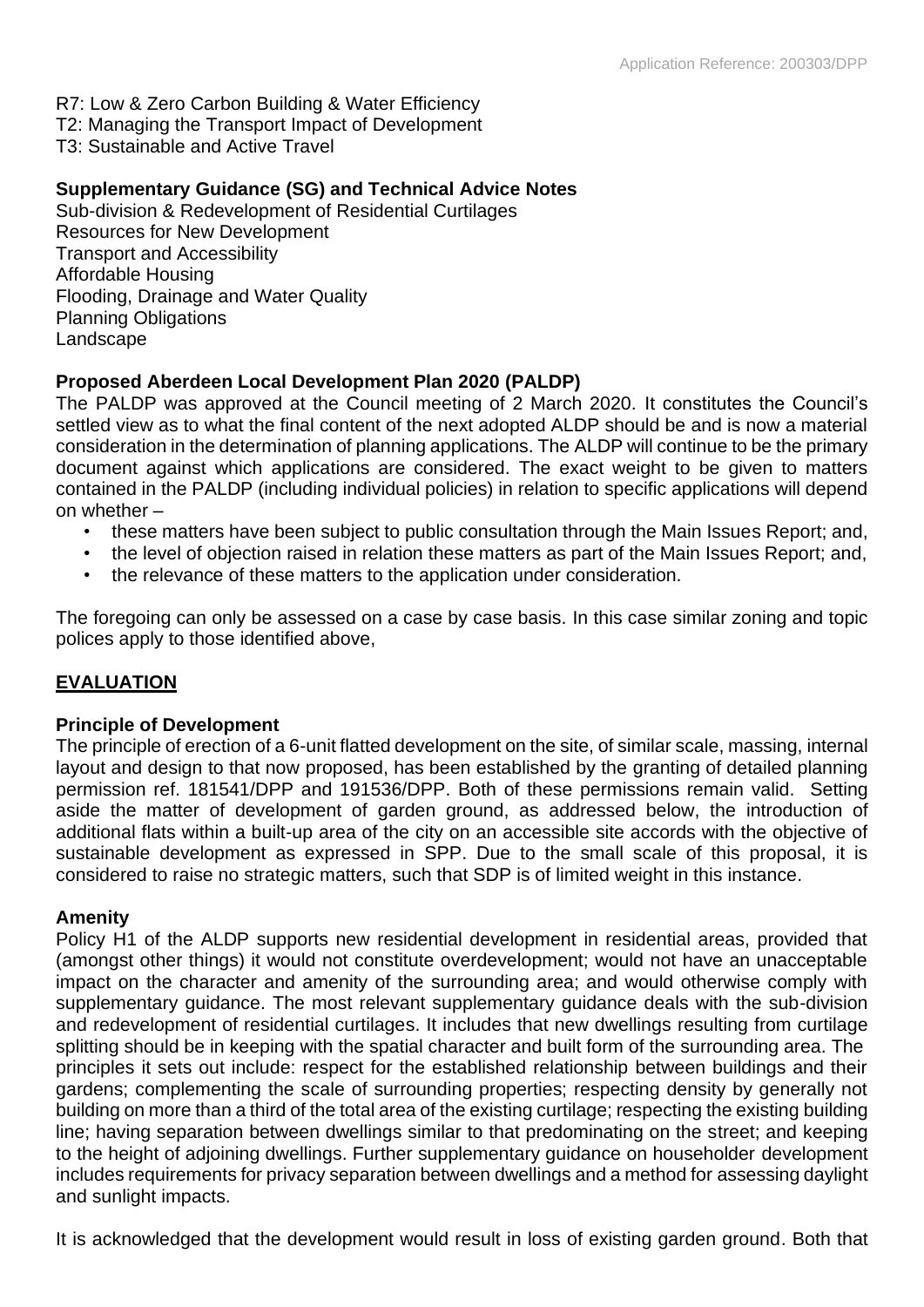and the wider issue of overdevelopment are relevant material considerations. However, the loss of garden ground has previously been accepted by approval of the previous applications. The nature, density, height and building line of the development is identical to that approved under 191536/DPP. Whilst there would be a marginal increase in site coverage resulting from the revised proposal, ( with the extent of hard surfacing increasing from 58 % of the site to 63%) this is not considered to be so significant that it warrants refusal on grounds of overdevelopment, for the reasons below.

There would be no material change to the relationship with adjacent facing windows. Although the proposal would result in a slightly reduced separation with the parent tenement compared to the approval, (i.e. a reduction of 1.5m) there would be adequate separation in terms of daylight and sunlight impact to that property. There would be a marginal increase in site coverage and massing and loss of the existing garden due to the revised proposal, but this would have no significant adverse impact on amenity.

Although the rear of the flats would overlook adjacent garden ground at close quarters, this would also have occurred with the consented scheme. The proposal would have increased upper floor bedroom window proportions on the rear elevation and would therefore potentially result in increased overlooking of adjacent garden ground relative to the previously consented schemes. However, it is considered that this marginal change does not justify refusal.

Although it is proposed to elevate the garden ground above existing ground level by infilling it around 1.5m, so that there is potential for increased overlooking of neighbours from the garden, this was also proposed under planning permissions 181541/DPP and 191536/DPP. The proposal indicates that screen planting / hedges would be provided along its boundary with the adjacent tenement garden and the street, thereby minimising overlooking of adjacent garden ground. Details of the treatment of site boundaries can be required by condition to protect visual amenity and privacy.

In essence, in terms of overlooking and amenity, the current proposal is considered to have similar impact to the previously approved schemes. Notwithstanding the expectations of policy H1 and related SG regarding Sub-division & Redevelopment of Residential Curtilages, given the extant planning permissions, it is considered that there is no justifiable reason for the refusal of the revised design on the grounds of impact on existing residential amenity and an adequate level of amenity would be created for occupants of the development.

## **Design**

Policy D1 of the ALDP is a high-level place-making policy. It expects development to ensure high standards of design and have a strong and distinctive sense of place. Further detail is found in supplementary guidance, including that above.

The design concept is directly influenced by the tenement to the east and the proposed building would have identical wall-head and ridge heights and be of the same mansard form as this adjacent tenement. Only minor changes to the consented design are proposed and the site is not located within a conservation area. As there is no uniformity of the existing streetscape of Bedford Place, with a range of building forms evident, it is considered that the proposed detached building, which is visually similar to the approved frontage, would cause no additional harm to the streetscape. Although the proposal would result in marginally reduced separation with the parent tenement compared to the approval (i.e. a reduction of 1.5m), this change is unlikely to be visually apparent and is therefore considered be acceptable in terms of policy D1.

The rear elevation would not be visible to the public. It is considered that the front and gable elevations which are visible from the street are well designed as they would relate well to the proportions, building line and form of the adjacent tenement. The proposed use of natural granite on the publicly visible elevations of the building would accord with policy D5 and is to be applauded. The detailed appearance of the granite to be used on these elevations and the front boundary wall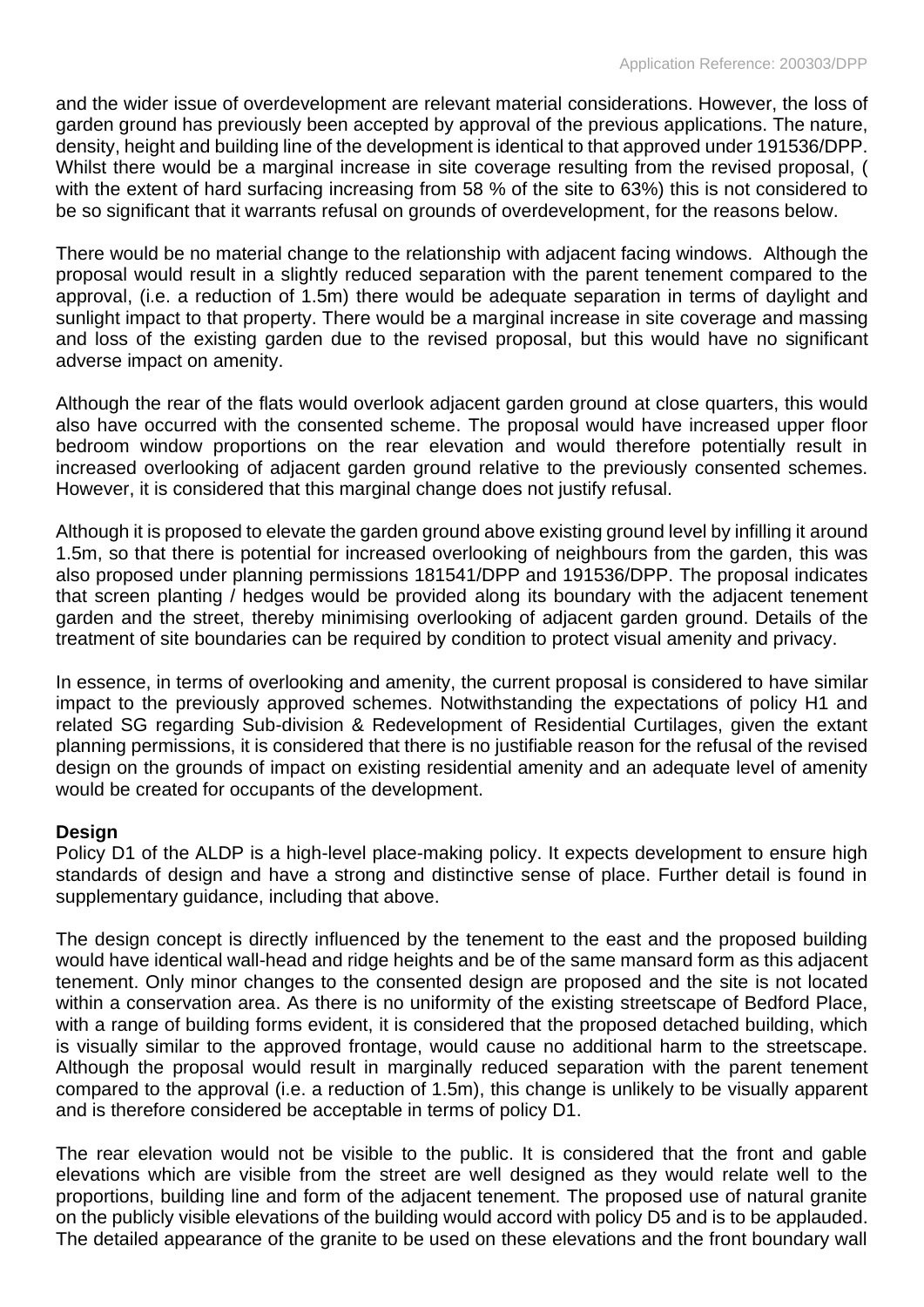can be controlled by imposition of a condition.

No details of landscaping have been provided as expected by policy D2 and related Landscape SG, however, the development is of similar layout and plan to that approved and for which no details of landscaping were required. The north-western section of the site would include an area of communal external garden ground which the applicant has advised would be accessible to existing and proposed occupants and it is expected that this would be managed by the residents or a factor. A suspensive condition can be imposed to address provision of such open space and the provision of landscaping/ planting.

#### **Traffic / Parking**

Policy T2 expects new developments to demonstrate that sufficient measures have been taken to minimise traffic generated and to maximise opportunities for sustainable and active travel. Supplementary guidance on transport and accessibility includes parking standards for residential development and supports low or no car development where there is evidence to show that car ownership and use will be low enough. Notwithstanding that the level of car parking does not accord with the Council's guidance regarding car parking, and no evidence has been provided regarding car ownership / parking pressure in the surrounding area, the previous approvals are a significant material consideration which weigh in favour of approval. As no car parking is proposed and adequate pedestrian access to the development and ancillary cycle parking would be provided on site, it would accord with the objective of policy T2. It is noted that Bedford Place forms part of the southern edge of Old Aberdeen CPZ and prospective residents of the development would be eligible to apply for parking permits.

ACC Transport and Accessibility Supplementary Guidance document states:

"In…Inner City locations, low and no car development may be acceptable…In Outer City locations it is unlikely" (n.b. this site is on the border of the inner and outer city). "when considering the suitability of a site for no car parking…it can be demonstrated through a Travel Plan that significant measures will be undertaken to minimise the number of cars expected to travel to/from the site".

In this case no travel plan has been provided but this has not been requested in light of the previous approvals. Notwithstanding that ACC Roads Service object to the development due to the absence of car parking provision on site and likely increase in parking pressure in the surrounding area, the intensity and scale of development is no greater than that approved under 181541/DPP and 191536/DPP. The likely traffic impact of the proposed development would therefore be identical to that resulting from the approved development and there has been no change in the physical context of the site or wider planning policy context. It would therefore be inappropriate to refuse planning permission on the grounds of traffic impact, subject to revision of the existing s.75 agreement (requiring car club contributions) to include reference to the current application or the applicant entering into a fresh legal agreement.

Contribution to the car club, as previously agreed, would have the potential to mitigate the likely adverse impact of the development in terms of generation of increased car parking pressure in the surrounding area. Such contributions are identified as an acceptable mitigation option within ACC SG regarding Transport and Accessibility (para 3.3) and within ACC SG regarding Planning Obligations (table 2 – whereby a figure of £400 per unit is identified). A total contribution figure of £2400 has previously been agreed in relation to applications 181541/DPP and 191536/DPP.

#### **Flood Risk / Drainage**

The site, and adjacent land within the rear garden of the tenement to the south, is identified within the SEPA flood maps as being of medium risk of flooding due to surface water. However, as the site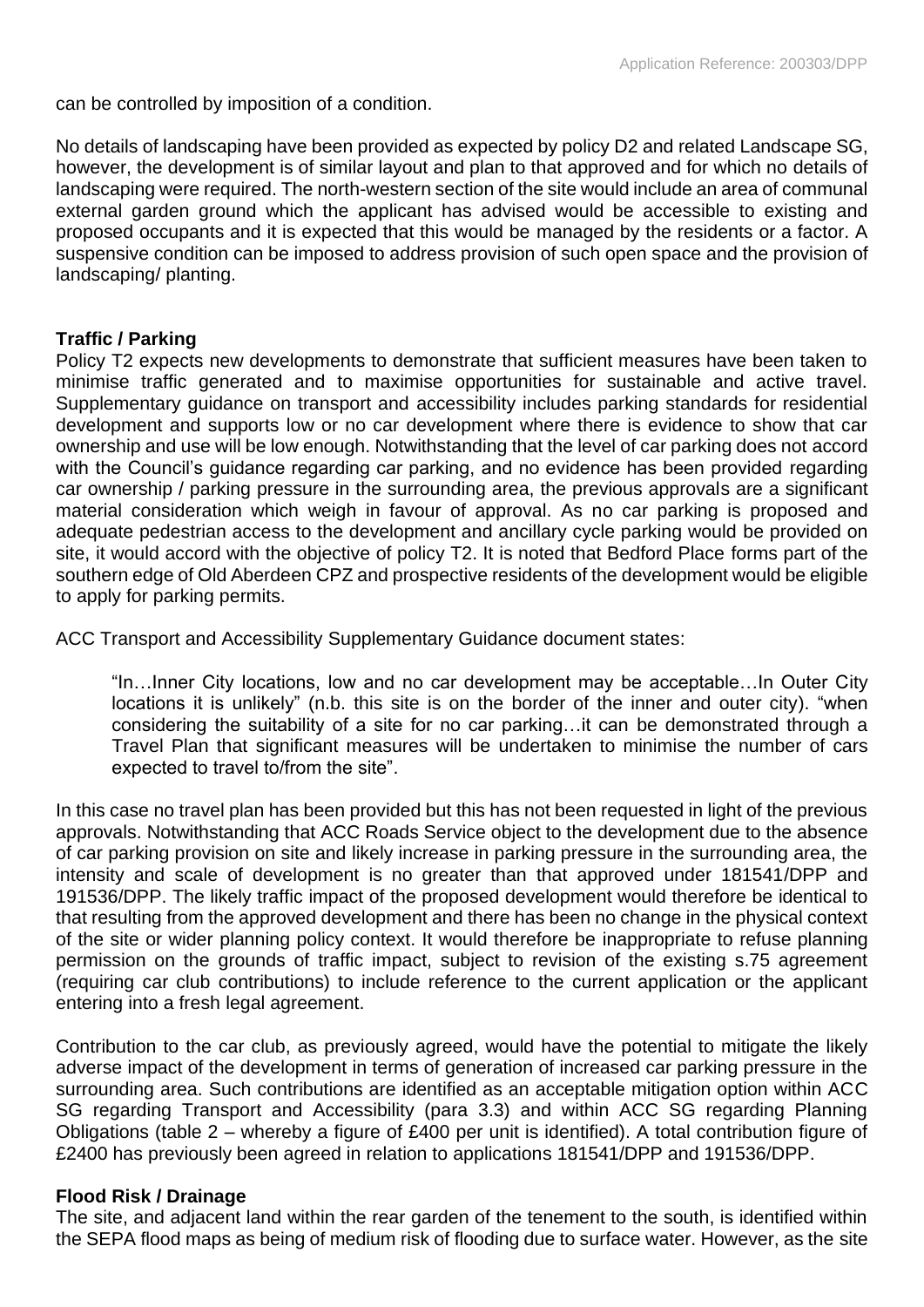is not affected due to coastal or river flooding, there is no statutory requirement to consult SEPA in this instance. Although the development could result in increased risk to adjacent property (due to infilling of the existing garden ground), the proposed development is of the same scale and nature as that which has been recently approved (191536/DPP), notwithstanding the marginal increase in site coverage, and for which no flood risk assessment was required. It would therefore be unreasonable to require such assessment to be undertaken at this stage.

No details of SUDS / Drainage Impact have been provided, as is expected to be provided on site to accord with policy NE6 and Flooding, Drainage and Water Quality SG. However, as this was not required to be the provided or delivered in association with the approved development, it would be unreasonable to refuse the development on the grounds of failure to provide such information.

## **Developer Obligations / Affordable Housing**

Notwithstanding the requested developer obligation contributions, including the request for contribution in lieu of affordable housing provision on site, the proposed development is of the same scale and nature as that which has been approved (181541/DPP and 191536/DPP) and for which no developer obligation contributions were required. Given that both permissions remain valid and there has been no subsequent material change in the planning policy context or physical context, they have significant weight as material considerations. It would therefore be unreasonable to now require the requested developer obligation contributions, or to refuse the development on such grounds.

No affordable housing would be provided on site, as expected to be provided to accord with policy H5 and Affordable Housing SG. However, as this was not required to be the provided or delivered in association with the approved developments and no such developer contribution was required in association with those approvals, it would be unreasonable to require such provision now or refuse the development on such grounds.

## **Other Technical Matters**

No public open space would be provided on site, as expected to be provided to accord with policy NE4: Open Space Provision in New Development and related SG. However, as this was not required to be provided or delivered in association with the approved developments and no such developer contribution was required in association with those approvals (e.g. in relation to enhancement of offsite open space) it would be inappropriate to require such provision now or refuse the development on such grounds.

No details of micro-renewable energy, or low and zero carbon energy, or water efficiency technology have been provided, as expected to be provided on site to accord with policy R7 and Resources for New Development SG. However, as this was not required to be the provided or delivered in association with the approved developments it would be unreasonable to refuse the development on the grounds of failure to provide such information.

Adequate bin storage could be accommodated on site in accordance with the expectation of policy R6.

## **Proposed Aberdeen Local Development Plan**

In relation to this particular application, the policies in the Proposed Aberdeen Local Development Plan 2020 (ALDP) substantively reiterate those in the adopted Local Development Plan and the proposal is acceptable in terms of both Plans for the reasons previously given.

# **Heads of Terms of any Legal Agreement**

In the absence of variation of the s.75 legal agreement associated with 181541/DPP, to include reference to the current application, there is a need for a separate legal agreement in order to ensure that an equivalent financial contribution to the car club (£2,400) is made in accordance with the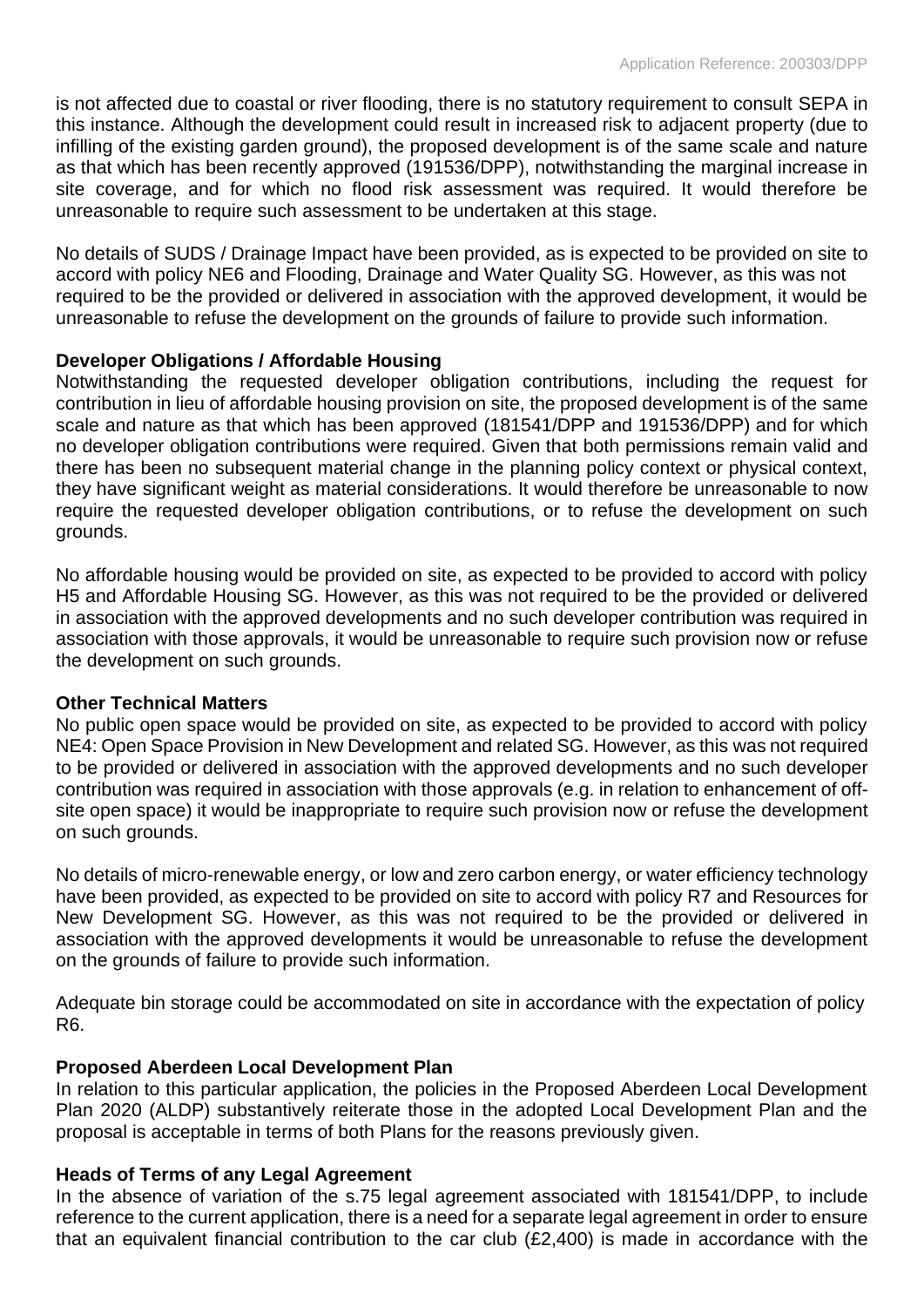expectations of policy T2 and Planning Obligations SG.

Although a separate s.69 agreement was entered into in relation to approval 191536/DPP, to secure the financial contribution to the car club (£2,400) referred to above, that legal agreement does not relate to the current application. A fresh legal agreement is now required in relation to the current application.

#### **RECOMMENDATION**

Willingness to approve conditionally subject to securing a legal agreement to deliver developer obligations towards the car club.

## **REASON FOR RECOMMENDATION**

The principle of erection of a 6 unit flatted development on the site, of similar scale, form, internal layout and design to that now proposed, has been established by the granting of detailed planning permissions ref. 181541/DPP and 191536/DPP. Notwithstanding the expectations of policy H1 of Aberdeen Local Development Plan (ALDP) and related guidance regarding Sub-division & Redevelopment of Residential Curtilages, given the extant planning permissions, it is considered that there is no justifiable reason for the refusal of the revised design on the grounds of impact on existing residential amenity and an adequate level of amenity would be created for occupants of the development.

Although the proposal would result in a marginally reduced separation with the parent tenement compared to the approval, and marginally increased site coverage and elevational changes, these changes are considered be acceptable in terms of ALDP policy D1. No details of landscaping have been provided as expected by ALDP policy D2 and related supplementary guidance, however, the development is of similar layout and plan to that approved and for which no details of landscaping were required. The proposed use of natural granite on the publicly visible elevations of the building would accord with ALDP policy D5. These detailed design matters (i.e. use of granite and landscaping) can be addressed by condition.

Notwithstanding that no evidence has been provided regarding car ownership / pressure in the surrounding area, as no car parking is proposed and adequate pedestrian access to the development and ancillary cycle parking provided on site, it would accord with the objective of ALDP policy T2, notwithstanding that the level of car parking does not accord with the Council's guidance regarding car parking. Contribution to the car club would have the potential to mitigate the likely adverse impact of the development in terms of generation of increased car parking pressure in the surrounding area.

In the absence of variation of the s.75 legal agreement associated with 181541, to include reference to the current application, there would be a need for a separate legal agreement in order to ensure that an equivalent financial contribution to the car club (£2,400) is made in accordance with the expectations of policy T2 and Planning Obligations SG.

## **CONDITIONS**

01. The development hereby approved shall not be occupied unless the communal external amenity area / shared garden ground as identified on the drawings hereby approved [refs. A(03)001 rev.E; A(03)004 rev.E], or such other drawings as may be approved in writing by the planning authority, has been implemented / planted in full and is thereafter retained as landscaped communal space.

Reason - In order to ensure provision of adequate amenity for residents and ensure compliance with